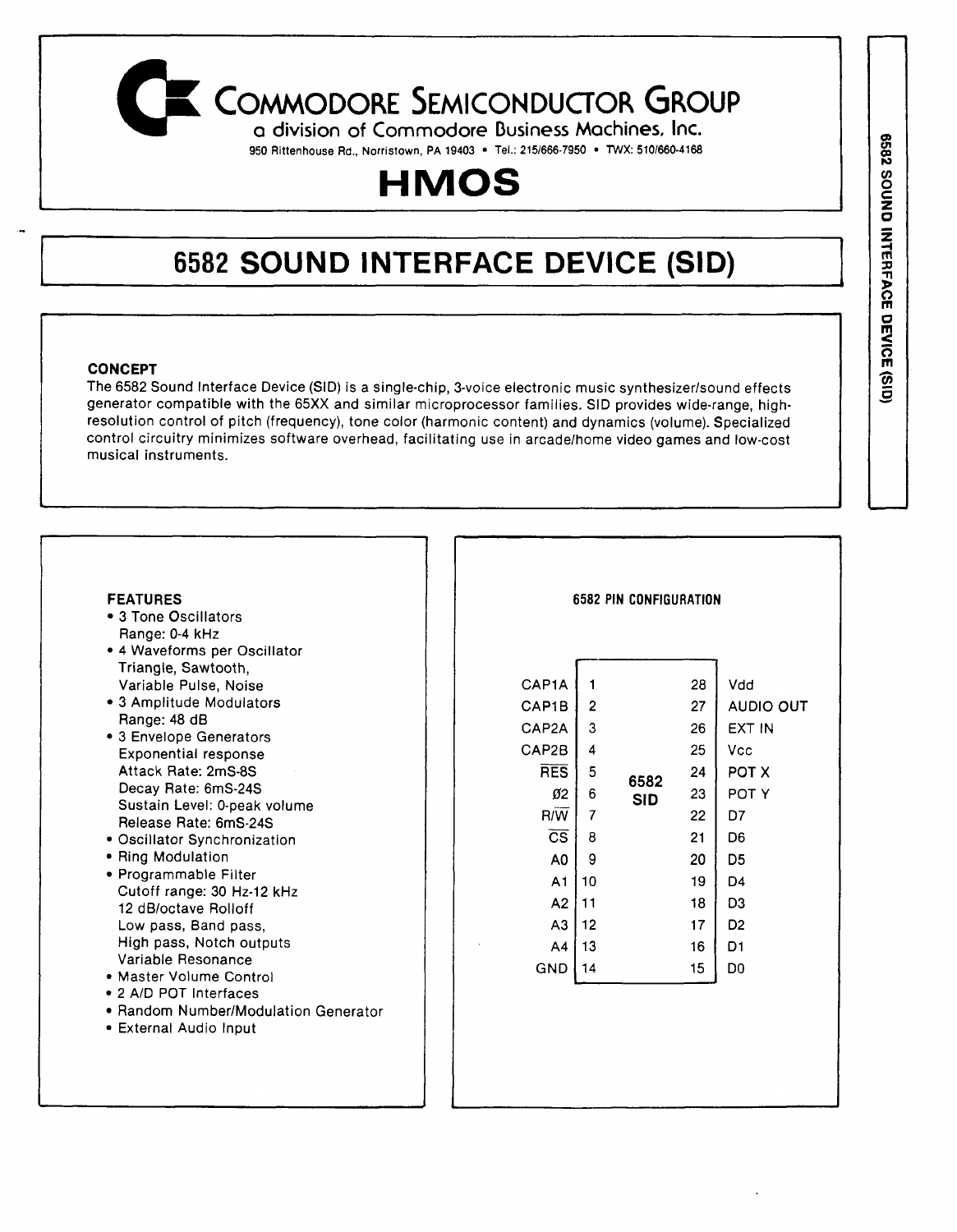#### **DESCRIPTION**

The 6582 consists of three synthesizer "voices" which can be used independently or in conjuction with each other (or external audio sources) to create complex sounds. Each voice consists of a Tone Oscillator/ Waveform Generator, an Envelope Generator and an Amplitude Modulator. The Tone Oscillator controls the pitch of the voice over a wide range. The Oscillator produces four waveforms at the selected frequency, with the unique harmonic content of each waveform providing simple control of tone color. The volume dynamics of the oscillator are controlled by the Amplitude Modulator under the direction of the Envelope Generator. When triggered, the Envelope Generator creates an amplitude envelope with programmable rates of increasing and decreasing volume. In addition to the three voices, a

programable Filter is provided for generating complex, dynamic tone colors via subtractive synthesis.

SID allows the microprocessor to read the changing output of the third Oscillator and third Envelope Generator. These outputs can be used as a source of modulation information for creating vibrato, frequency/ filter sweeps and similar effects. The third oscillator can also act as. a random number generator for games. Two A/D converters are provided for inter-facing SID with potentiometers. These can be used for "paddles" in a game environment or as front panel controls in a music synthesizer. SID can process external audio signals, allowing multiple SID chips to be daisy-chained or mixed in complex polyphonic systems.

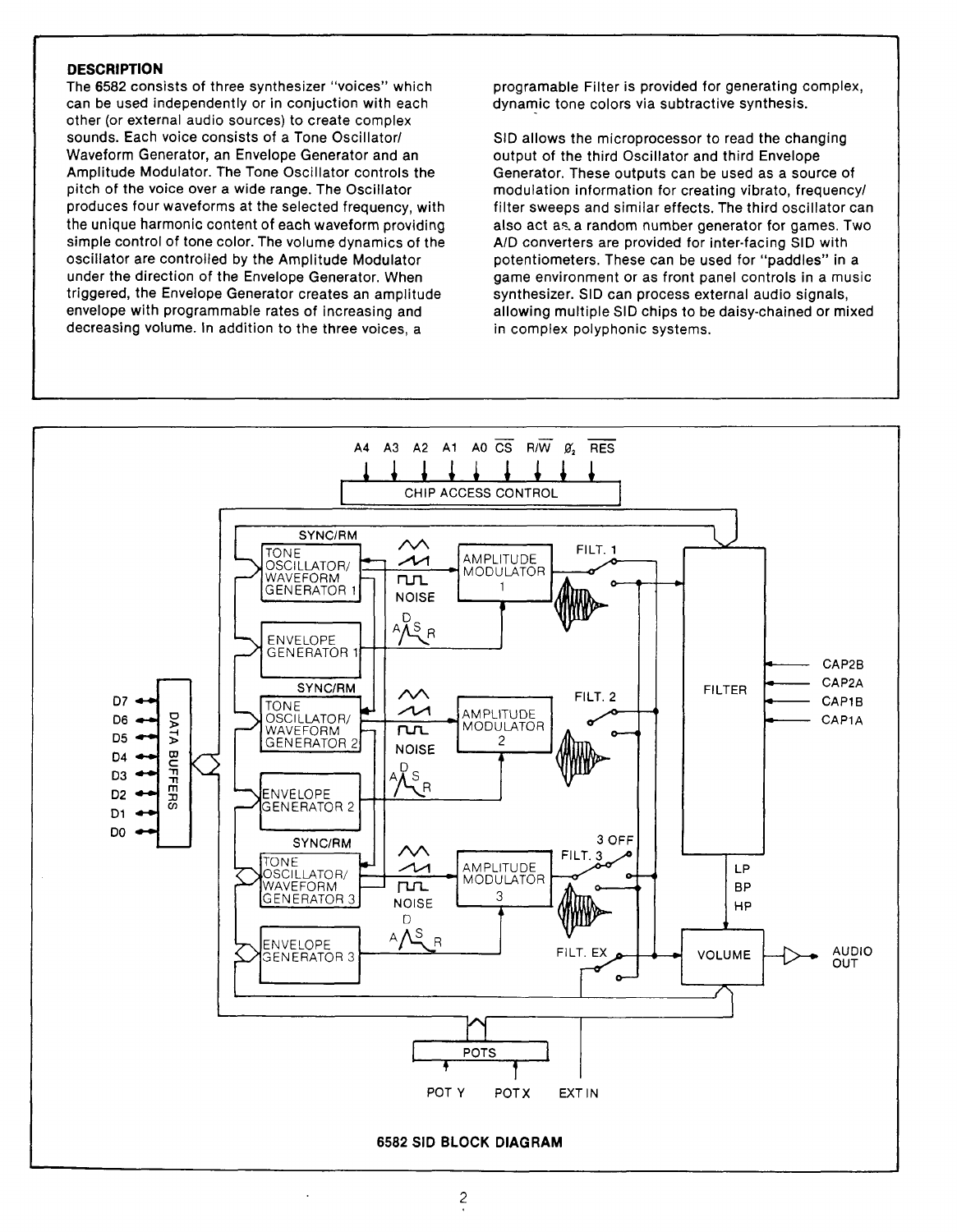## **SID CONTROL REGISTERS**

There are 29 eight-bit registers in SID which control the generation of sound. These registers are either WRITE-only or READ-only and are listed below in Table 1.

|    |              |                | <b>Address</b> |              |                | Reg #          |                  |                  |                            |                          | Data            |                    |                  |                  |                                   |            |
|----|--------------|----------------|----------------|--------------|----------------|----------------|------------------|------------------|----------------------------|--------------------------|-----------------|--------------------|------------------|------------------|-----------------------------------|------------|
|    | A4           | A3             | A2             | <b>A1</b>    | A0             | (Hex)          | D7               | D <sub>6</sub>   | D <sub>5</sub>             | D <sub>4</sub>           | D <sub>3</sub>  | D <sub>2</sub>     | D1               | D <sub>0</sub>   | <b>Reg Name</b><br><b>VOICE 1</b> | Reg Type   |
| 0  | 0            | 0              | 0              | 0            | 0              | 00             | F7               | F <sub>6</sub>   | F <sub>5</sub>             | F4                       | F <sub>3</sub>  | F <sub>2</sub>     | F <sub>1</sub>   | F0               | Freq Lo                           | Write-only |
| 1  | 0            | 0              | $\mathbf 0$    | 0            | $\mathbf{1}$   | 01             | F15              | F <sub>14</sub>  | F <sub>13</sub>            | F12                      | F11             | F <sub>10</sub>    | F <sub>9</sub>   | F <sub>8</sub>   | Freq Hi                           | Write-only |
| 2  | 0            | 0              | 0              | $\mathbf{1}$ | 0              | 02             | PW7              | PW <sub>6</sub>  | PW <sub>5</sub>            | PW4                      | PW <sub>3</sub> | PW <sub>2</sub>    | PW <sub>1</sub>  | PW <sub>0</sub>  | PW LO                             | Write-only |
| 3  | 0            | 0              | 0              | $\mathbf{1}$ | $\mathbf{1}$   | 03             |                  |                  | —                          |                          | <b>PW11</b>     | PW10               | PW9              | PW8              | PW HI                             | Write-only |
| 4  | 0            | 0              | $\mathbf{1}$   | 0            | $\mathbf 0$    | 04             | <b>NOISE</b>     | $n_{\rm L}$      | $\boldsymbol{\mathcal{M}}$ | $\wedge\wedge$           | <b>TEST</b>     | RING<br><b>MOD</b> | <b>SYNC</b>      | <b>GATE</b>      | Control Reg                       | Write-only |
| 5  | 0            | $\mathbf 0$    | $\mathbf{1}$   | 0            | $\mathbf{1}$   | 05             | ATK3             | ATK2             | ATK1                       | ATK0                     | DCY3            | DCY <sub>2</sub>   | DCY1             | DCY <sub>0</sub> | Attack/Decay                      | Write-only |
| 6  | 0            | 0              | $\mathbf{1}$   | $\mathbf{1}$ | $\mathbf 0$    | 06             | STN3             | STN <sub>2</sub> | STN <sub>1</sub>           | <b>STNO</b>              | RLS3            | RLS2               | RLS1             | RLS0             | Sustain/Release                   | Write-only |
|    |              |                |                |              |                |                |                  |                  |                            |                          |                 |                    |                  |                  | <b>VOICE 2</b>                    |            |
| 7  | $\circ$      | 0              | 1              | 1            | $\mathbf{1}$   | 07             | F7               | F <sub>6</sub>   | F <sub>5</sub>             | F4                       | F3              | F2                 | F <sub>1</sub>   | F <sub>0</sub>   | Freq Lo                           | Write-only |
| 8  | 0            | $\mathbf{1}$   | 0              | 0            | 0              | 08             | F <sub>15</sub>  | F <sub>14</sub>  | F <sub>13</sub>            | F <sub>12</sub>          | F11             | F10                | F9               | F <sub>8</sub>   | Freq Hi                           | Write-only |
| 9  | $\mathbf 0$  | $\mathbf{1}$   | 0              | 0            | $\mathbf{1}$   | 09             | PW7              | PW <sub>6</sub>  | PW <sub>5</sub>            | PW <sub>4</sub>          | PW <sub>3</sub> | PW <sub>2</sub>    | PW <sub>1</sub>  | <b>PWO</b>       | PW LO                             | Write-only |
| 10 | $\mathbf 0$  | $\mathbf{1}$   | 0              | $\mathbf{1}$ | 0              | 0А             |                  |                  | $\overline{\phantom{0}}$   | $\overline{\phantom{0}}$ | <b>PW11</b>     | <b>PW10</b>        | PW9              | PW8              | PW HI                             | Write-only |
| 11 | $\Omega$     | $\blacksquare$ | 0              | $\mathbf{1}$ | $\blacksquare$ | 0B             | <b>NOISE</b>     | $n_{\rm L}$      | $\sim$                     | $\mathcal{N}$            | <b>TEST</b>     | RING<br>MOD        | <b>SYNC</b>      | GATE             | Control Reg                       | Write-only |
| 12 | $\mathbf 0$  | $\mathbf{1}$   | $\mathbf{1}$   | 0            | 0              | 0C             | ATK3             | ATK2             | ATK1                       | ATK0                     | DCY3            | DCY <sub>2</sub>   | DCY1             | DCY0             | Attack/Decay                      | Write-only |
| 13 | $\mathbf 0$  | $\mathbf{1}$   | $\mathbf{1}$   | 0            | $\mathbf{1}$   | 0D             | STN3             | STN <sub>2</sub> | STN1                       | STN <sub>0</sub>         | RLS3            | RLS <sub>2</sub>   | RLS1             | RLS0             | Sustain/Release                   | Write-only |
|    |              |                |                |              |                |                |                  |                  |                            |                          |                 |                    |                  |                  | <b>VOICE 3</b>                    |            |
| 14 | 0            | $\mathbf{1}$   | 1              | 1            | 0              | 0E             | F7               | F <sub>6</sub>   | F <sub>5</sub>             | F4                       | F <sub>3</sub>  | F2                 | F <sub>1</sub>   | F <sub>0</sub>   | Freq Lo                           | Write-only |
| 15 | $\mathbf 0$  | $\mathbf{1}$   | 1              | 1            | $\mathbf{1}$   | 0F             | F <sub>15</sub>  | F <sub>14</sub>  | F <sub>13</sub>            | F <sub>12</sub>          | F <sub>11</sub> | F <sub>10</sub>    | F9               | F <sub>8</sub>   | Freq Hi                           | Write-only |
| 16 | 1            | 0              | 0              | 0            | 0              | 10             | PW7              | PW <sub>6</sub>  | PW <sub>5</sub>            | PW4                      | PW <sub>3</sub> | PW <sub>2</sub>    | PW <sub>1</sub>  | PW <sub>0</sub>  | PW LO                             | Write-only |
| 17 | $\mathbf{1}$ | 0              | 0              | 0            | 1              | 11             |                  |                  |                            |                          | <b>PW11</b>     | <b>PW10</b>        | PW <sub>9</sub>  | PW <sub>8</sub>  | PW HI                             | Write-only |
| 18 | $\mathbf{1}$ | 0              | $\mathbf 0$    | 1            | 0              | 12             | <b>NOISE</b>     | <b>TLM</b>       | سهر                        | $\mathcal{N}_{\lambda}$  | <b>TEST</b>     | RING<br>MOD        | <b>SYNC</b>      | <b>GATE</b>      | Control Reg                       | Write-only |
| 19 | $\mathbf{1}$ | $\mathbf 0$    | 0              | 1            | 1              | 13             | ATK3             | ATK2             | ATK1                       | ATK0                     | DCY3            | DCY <sub>2</sub>   | DCY <sub>1</sub> | DCY0             | Attack/Decay                      | Write-only |
| 20 | 1            | 0              | 1              | $\mathbf 0$  | 0              | 14             | STN <sub>3</sub> | STN <sub>2</sub> | STN <sub>1</sub>           | STN <sub>0</sub>         | RLS3            | RLS2               | RLS <sub>1</sub> | RLS0             | Sustain/Release                   | Write-only |
|    |              |                |                |              |                |                |                  |                  |                            |                          |                 |                    |                  |                  | <b>Filter</b>                     |            |
| 21 | 1            | 0              | $\mathbf{1}$   | 0            | 1              | 15             |                  |                  |                            |                          | -               | FC <sub>2</sub>    | FC <sub>1</sub>  | FC <sub>0</sub>  | FC LO                             | Write-only |
| 22 | $\mathbf{1}$ | 0              | $\mathbf{1}$   | 1            | 0              | 16             | <b>FC10</b>      | FC9              | FC8                        | FC7                      | FC6             | FC5                | FC4              | FC <sub>3</sub>  | FC HI                             | Write-only |
| 23 | $\mathbf{1}$ | 0              | $\mathbf{1}$   | 1            | $\mathbf{1}$   | 17             | RES3             | RES2             | RES1                       | RES0                     | Filt EX         | Filt 3             | Filt 2           | Filt 1           | <b>RES/Filt</b>                   | Write-only |
| 24 | $\mathbf{1}$ | $\mathbf{1}$   | $\mathbf 0$    | 0            | $\mathbf 0$    | 18             | 3 OFF            | HP               | <b>BP</b>                  | LP                       | VOL3            | VOL <sub>2</sub>   | VOL1             | <b>VOL0</b>      | Mode/Vol                          | Write-only |
|    |              |                |                |              |                |                |                  |                  |                            |                          |                 |                    |                  |                  | <b>Misc</b>                       |            |
| 25 | 1            | 1              | 0              | 0            | 1              | 19             | PX7              | PX <sub>6</sub>  | PX <sub>5</sub>            | PX4                      | PX3             | PX <sub>2</sub>    | PX <sub>1</sub>  | PX <sub>0</sub>  | <b>POTX</b>                       | Read-only  |
| 26 | $\mathbf{1}$ | $\mathbf{1}$   | 0              | $\mathbf{1}$ | 0              | 1A             | PY7              | PY <sub>6</sub>  | PY <sub>5</sub>            | PY4                      | PY3             | PY <sub>2</sub>    | PY <sub>1</sub>  | PY <sub>0</sub>  | POTY                              | Read-only  |
| 27 | $\mathbf{1}$ | $\mathbf{1}$   | 0              | $\mathbf{1}$ | $\mathbf{1}$   | 1B             | 07               | 06               | 05                         | 04                       | 03              | 02                 | 01               | 00               | OSC3/Random                       | Read-only  |
| 28 | 1            | 1              | $\mathbf{1}$   | 0            | 0              | 1 <sub>C</sub> | E7               | E <sub>6</sub>   | E <sub>5</sub>             | E4                       | E <sub>3</sub>  | E <sub>2</sub>     | E <sub>1</sub>   | E <sub>0</sub>   | ENV3                              | Read-only  |

**TABLE 1 — SID REGISTER MAP**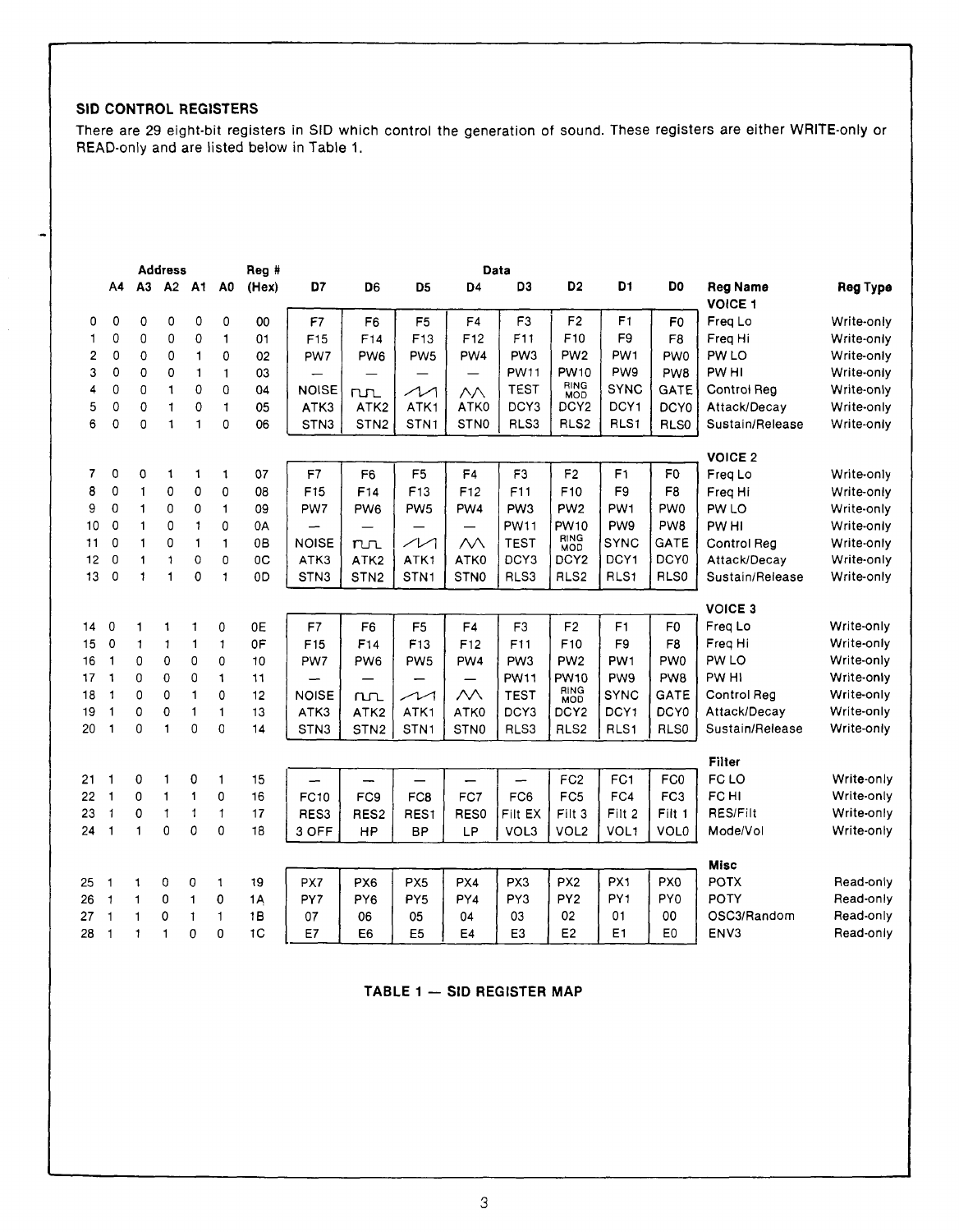## **SID REGISTER DESCRIPTION**

## **VOICE 1**

## **Freq Lo/Freq Hi (Registers 00.01)**

Together these registers form a 16-bit number which linearly controls the Frequency of Oscillator 1. The frequency is determined by the following equation:

## Fout  $=$  Fn  $*$  Fclk/16777216) Hz

Where Fn is the 16-bit number in the Frequency registers and Fclk is the system clock applied to the 02 input (pin 6). For a standard 1.0 Mhz clock, the frequency is given by:

### Fout =  $(Fn * 0.0596) Hz$

A complete table of values for generating 8 octaves of the equally-tempered musical scale with concert A (440 Hz) tuning is provided in appendix A. It should be noted that the frequency resolution of SID is sufficient for any tuning scale and allows sweeping from note to note (portamento) with no discernable frequency steps.

## **PW Lo/PW Hi (Registers 02.037)**

Together these registers form a 12-bit number (bits 4-7 of PW HI are not used) which linearly controls the Pulse Width (duty cycle) of the Pulse waveform on Oscillator 1. The pulse width is determined by the following equation:

 $PWout = (PWn/40.95)%$ 

Where PWn is the 12-bit number in the Pulse Width registers.

The pulse width resolution allows the width to be smoothly swept with no discernable stepping. Note that the Pulse waveform on Oscillator 1 must be selected in order for the Pulse Width registers to have any audible effect. A value of 0 or 4095 (\$FFF) in the Pulse Width registers will produce a constant DC output, while a value of 2048 (\$800) will produce a square wave.

#### **CONTROL REGISTER (Register 04)**

This register contains eight control bits which select various options on Oscillator 1.

#### **Gate (Bit 0)**

The GATE bit controls the Envelope Generator for Voice 1. When this bit is set to a one, the Envelope Generator is Gated (triggered) and the ATTACK/DECAY/SUSTAIN cycle is initiated. When the bit is reset to a zero, the RELEASE cycle begins. The Envelope Generator controls the amplitude of Oscillator 1 appearing at the audio output, therefore, the GATE bit must be set (along with suitable envelope parameters) for the selected output of Oscillator 1 to be audible. A detailed discussion of the Envelope Generator can be found in Appendix B.

#### **Sync (Bit 1)**

The SYNC bit, when set to a one, Synchronizes the fundamental frequency of Oscillator 1 with the fundamental frequency of Oscillator 3, producing "Hard Sync" effects. Varying the frequency of Oscillator 1 with respect to Oscillator 3 produces a wide range of complex harmonic structures from Voice 1 at the frequency of

Oscillator 3. In order for sync to occur. Oscillator 3 must be set to some frequency other than zero but preferably lower than the frequency of Oscillator 1. No other parameters of Voice 3 have any effect on sync.

## **Ring Mod (Bit 2)**

The RING MOD bit, when set to a one, replaces the Triangle waveform output of Oscillator 1 with a " Ring Modulated" combination of Oscillators 1 and 3. Varying the frequency of Oscillator 1 with respect to Oscillator 3 produces a wide range of non-harmonic overtone structures for creating bell or gong sounds and for special effects. In order for ring modulation to be audible, the Triangle waveform of Oscillator 1 must be selected and Oscillator 3 must be set to some frequency other than zero. No other parameters of Voice 3 have any effect on ring modulation.

## **Test (Bit 3)**

The TEST bit, when set to a one, resets and locks Oscillator 1 at zero until the TEST bit is cleared. The Noise waveform output of Oscillator 1 is also reset and the Pulse waveform output is held at a DC level. Normally this bit is used for testing purposes, however, it can be used to synchronize Oscillator 1 to external events, allowing the generation of highly complex waveforms under real-time software control.

## $\mathcal{N}$  (Bit 4)

When set to a one, the Triangle waveform output of Oscillator 1 is selected. The Triangle waveform is low in harmonics and has a mellow, flute-like quality.

## **(Bit 5)**

When set to a one, the Sawtooth waveform of Oscillator 1 is selected. The Sawtooth waveform is rich in even and odd harmonics and has a bright, brassy quality.

## **n \_ T L (Bit 6)**

When set to a one, the Pulse waveform output of Oscillator 1 is selected. The harmonic content of this waveform can be adjusted by the Pulse Width registers, producing tone qualities ranging from a bright, hollow square wave to a nasal, reedy pulse. Sweeping the pulse width in real-time produces a dynamic "phasing" effect which adds a sense of motion to the sound. Rapidly jumping between different pulse widths can produce interesting harmonic sequences.

## **Noise (Bit** *7)*

When set to a one, the Noise output waveform of Oscillator 1 is selected. This output is a random signal which changes at the frequency of Oscillator 1. The sound quality can be varied from a low rumbling to hissing white noise via the Oscillator 1 Frequency registers. Noise is useful in creating explosions, gunshots, jet engines, wind, surf and other unpitched sounds, as well as snare drums and cymbals. Sweeping the Oscillator frequency with Noise selected produces a dramatic rushing effect.

One of the output waveforms must be selected for Oscillator 1 to be audible, however, it is NOT necessary to deselect waveforms to silence the output of Voice 1. The amplitude of Voice 1 at the final output is a function of the Envelope Generator only.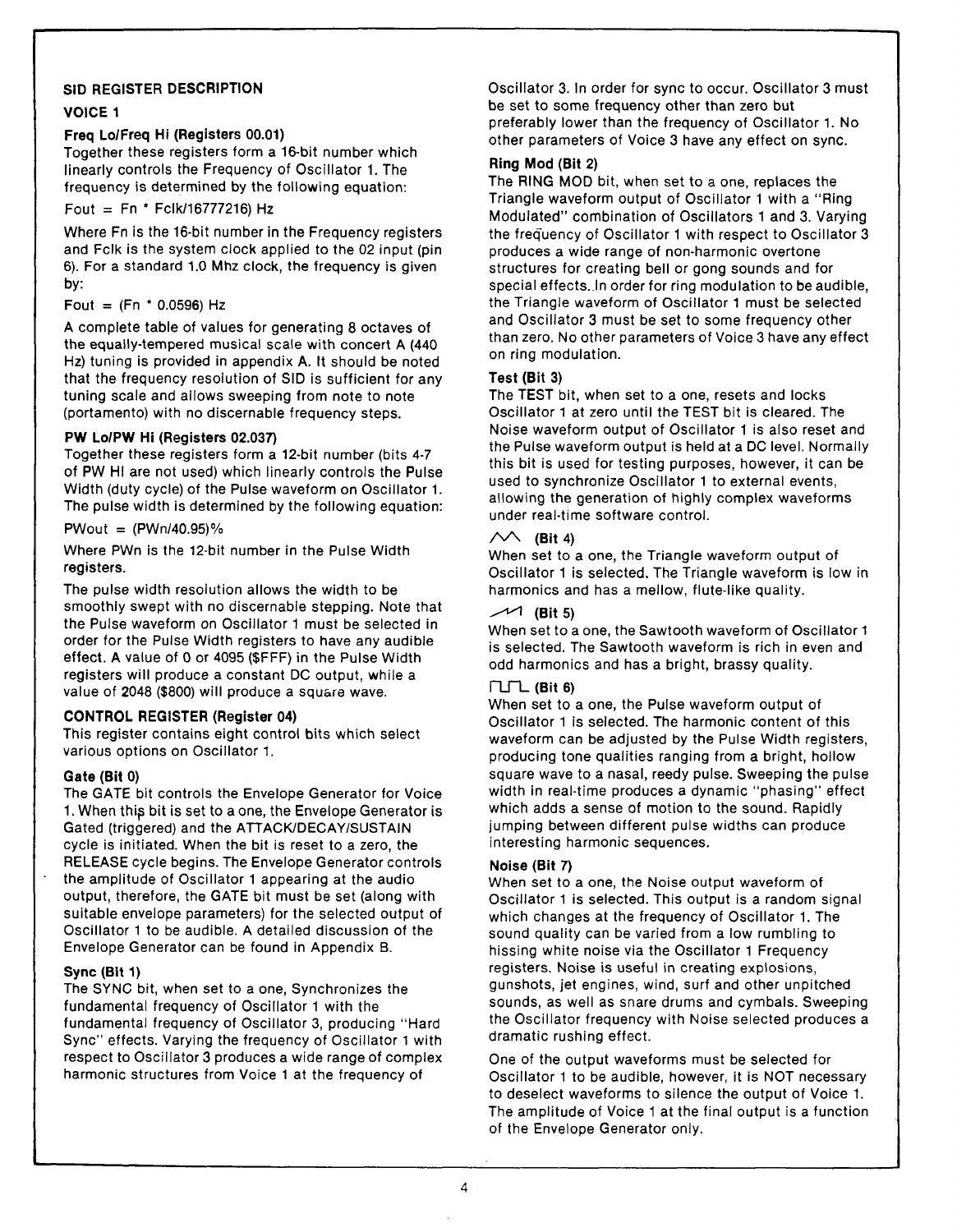NOTE: The oscillator output waveforms are NOT additive. If more than one output waveform is selected simultaneously, the result will be a logical ANDing of the waveforms. Although this technique can be used to generate additional waveforms beyond the four listed above, it must be used with care. If any other waveform is selected while Noise is on, the Noise output can "lock up". If this occurs, the Noise output will remain silent until reset by the TEST bit or by bringing RES (pin 5) low.

## **Attack/Decay (Register 05)**

**Bits 4-7** of this register (ATK0-ATK3) select **1** of **16** ATTACK rates for the Voice **1** Envelope Generator. The ATTACK rate determines how rapidly the output of Voice **1** rises from zero to peak amplitude when the Envelope Generator is Gated. The **16** ATTACK rates are listed below in Table 2.

**Bits 0-3** (DCY0-DCY3) select **1** of **16** DECAY rates for the Envelope Generator. The DECAY cycle follows the ATTACK cycle and the DECAY rate determines how reapidly the output falls from the peak amplitude to the selected SUSTAIN level. The **16** DECAY rates are listed in Table 2.

## **TABLE 2 — APPROXIMATE ENVELOPE RATES**

|    | <b>VALUE</b> |                  | ATTACK RATE DECAY/RELEASE RATE |
|----|--------------|------------------|--------------------------------|
|    | DEC (HEX)    | (Time/Cycle)     | (Time/Cycle)                   |
| 0  | (0)          | 2 <sub>m</sub>   | 6 mS                           |
| 1  | (1)          | 8 mS             | 24 mS                          |
| 2  | (2)          | 16 <sub>mg</sub> | 48 mS                          |
| 3  | (3)          | 24 mS            | 72 mS                          |
| 4  | (4)          | 38 mS            | 114 mS                         |
| 5  | (5)          | 56 mS            | 168 mS                         |
| 6  | (6)          | 68 mS            | 204 mS                         |
| 7  | (7)          | 80 mS            | 240 mS                         |
| 8  | (8)          | 100 mS           | 300 mS                         |
| 9  | (9)          | 250 mS           | 750 mS                         |
| 10 | (A)          | 500 mS           | 1.5S                           |
| 11 | (B)          | 800 mS           | 2.4S                           |
| 12 | (C)          | 1 S              | 3 S                            |
| 13 | (D)          | 3 S              | 9 S                            |
| 14 | (E)          | 5 S              | 15 S                           |
| 15 | (F)          | 8 S              | 24 S                           |
|    |              |                  |                                |

NOTE: Envelope rates are based on a 1.0 Mhz 02 clock. For other  $\cancel{02}$  frequencies, multiply the given rate by 1 Mhz/ $\cancel{02}$ . The rates refer to the amount of time per cycle. For example, given an ATTACK value of 2, the ATTACK cycle would take 16 mS to rise from zero to peak amplitude. The DECAY/RELEASE rates refer to the amount of time these cycles would take to fall from peak amplitude to zero.

#### **Sustain/Release (Register 06)**

**Bits 4-7** of this register (STN0-STN3) select 1 of 16 SUSTAIN levels for the Envelope Generator. The SUSTAIN cycle follows the DECAY cycle and the output of Voice 1 will remain at the selected SUSTAIN amplitude as long as the Gate bit remains set. The SUSTAIN levels range from zero to peak amplitude in 16 linear steps, with a SUSTAIN value of 0 selecting zero amplitude and a SUSTAIN value of 15 (\$F) selecting the peak amplitude.

A SUSTAIN value of 8 would cause Voice 1 to SUSTAIN at an amplitude one-half the peak amplitude reached by the ATTACK cycle.

**Bits 0-3 (RLS0-RLS3)** select 1 of 16 RELEASE rates for the Envelope Generator. The RELEASE cycle follws the SUSTAIN cycle when the Gate bit is reset to zero. At this time, the output of Voice 1 will fall from the SUSTAIN amplitude to zero amplitude at the selected RELEASE rate. The 16 RELEASE rates are identical to the DECAY rates.

NOTE: The cycling of the Envelope Generator can be altered at any point via the Gate bit. For example, if the Gate bit is reset before the envelope has finished the ATTACK cycle, the RELEASE cycle will immediately begin, starting from whatever amplitude had been reached. If the envelope is then Gated again (before the RELEASE cycle has reached zero amplitude), another ATTACK cycle will begin, starting from whatever amplitude had been reached. This technique can be used to generate complex amplitude envelopes via real-time software control.

The frequency at which the Gate bit can be toggled may be limited, especially when non-zero settings of attack, decay or release are used.

## **Voice 2**

Registers 07-\$0D control Voice 2 and are functionally identical to registers 00-06 with these exceptions: When selected, SYNC synchronizes Oscillator 2 with

Oscillator 1.

When selected, RING MOD replaces the Triangle output of Oscillator 2 with the ring modulated combination of O scillators 2 and 1.

## **Voice 3**

Registers \$0E-\$14 control Voice 3 and are functionally identical to registers 00-06 with these exceptions:

When selected, SYNC synchronizes Oscillator 3 with Oscillator 2.

When selected, RING MOD replaces the Triangle output of Oscillator 3 with the ring modulated combination of O scillators 3 and 2.

Typical operations of a voice consists of selecting the desired parameters: frequency, waveform effects (SYNC, RING MOD) and envelope rates, then gating the voice whenever the sound is desired. The sound can be sustained for any length of time and terminated by clearing the Gate bit. Each voice can be used separately, with indpendent parameters and gating, or in unison to create a single, powerful voice. When used in unison, a slight detuning of each oscillator or tuning to musical intervals creates a rich, animated sound.

## **FILTER**

## **FC Lo/FC Hi (Registers \$15, \$16)**

Together these registers form an 11-bit number (bits 3-7 of FC LO are not used) which linearly controls the Cutoff (or Center) Frequency of the programmable Filter. The approximate Cutoff Frequency ranges between 30Hz and 12KHz with the recommended capacitor values of 6800 pF for CAPI and CAP2.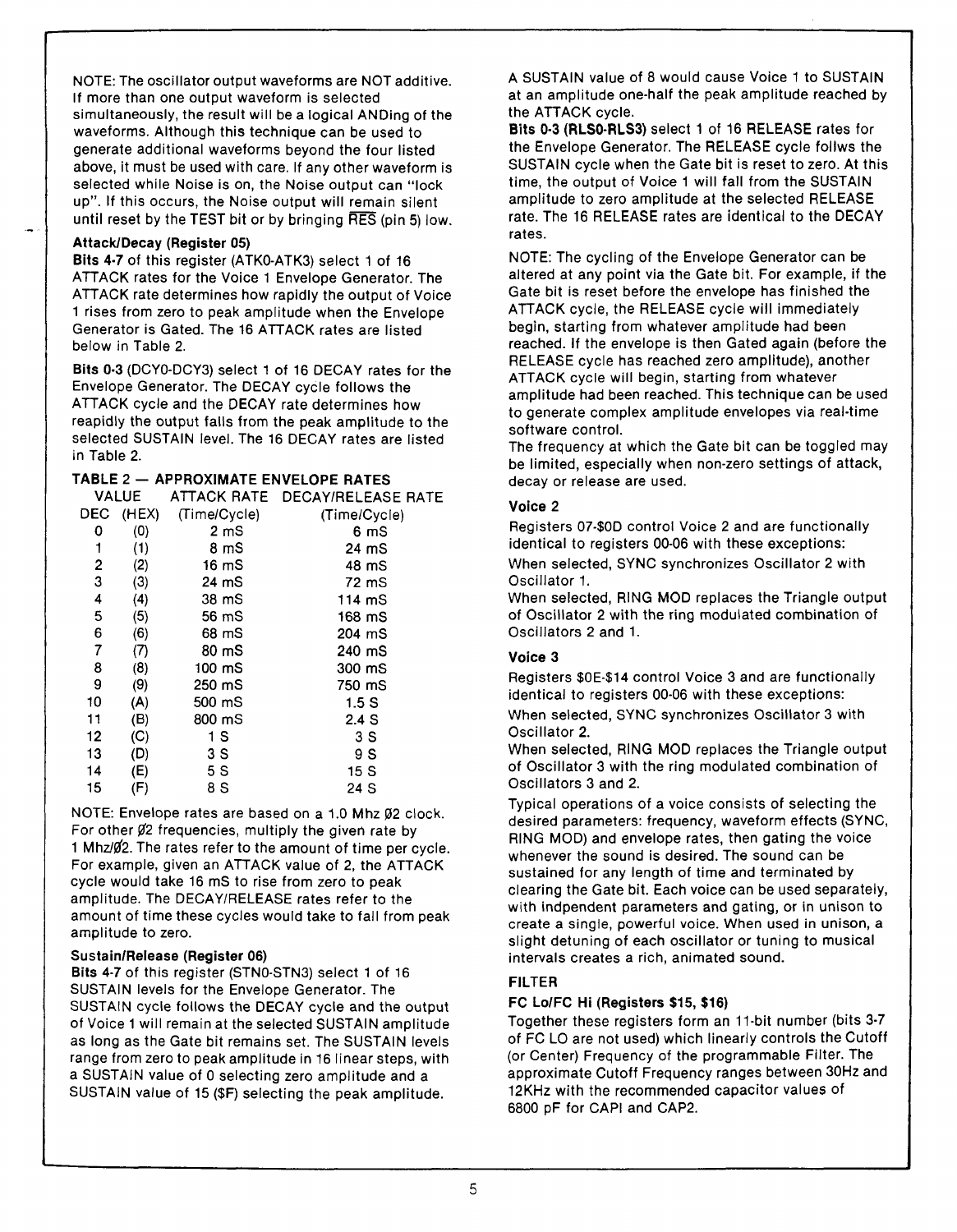The frequency range of the Filter can be altered to suit specific applications. Referto the Pin Description section for more information.

## **RES/Filt (Register \$17)**

Bits 4-7 of this register (RESO-RES3) control the Resonance of the Filter. Resonance is a peaking effect which emphasizes frequency components at the Cutoff Frequency of the Filter, causing a sharper sound. There are 16 Resonance settings ranging from about 0.707 (Critical Damping) for a count of 0 to a maximum for a count of 15.

**Bits 0-3** determine which signals will be routed through the Filter:

## **Filt 1 (Bit 0)**

When set to a zero, Voice 1 appears directly at the audio output and the Filter has no effect on it. When set to a one, Voice 1 will be processed through the Filter and the harmonic content of Voice 1 will be altered according to the selected Filter parameters.

## **Filt 2 (Bit 1)**

Same as bit 0 for Voice 2.

#### **Filt 3 (Bit 2)**

Same as bit 0 for Voice 3.

#### **Filtex (Bit 3)**

Same as bit 0 for External audio input (pin 26).

#### **Mode/Vol (Register \$18)**

**Bits 4-7** of this register select various Filter mode and output options:

#### **LP (Bit 4)**

When set to a one, the Low Pass output of the Filter is selected and sent to the audio output. For a given Filter input signal, all frequency components below the Filter Cutoff Frequency are passed unaltered, while all frequency components above the Cutoff are attenuated at a rate of approximately 12 dB/Octave. The Low Pass mode produces full-bodied sound.

#### **BP (Bit 5)**

Same as bit 4 for the Band Pass output. All frequency components above and below the Cutoff are attenuated at a rate of approximately 6 dB/Octave. The Band Pass mode produces thin, open sounds.

#### **HP (Bit 6)**

Same as bit 4 for the High Pass output. All frequency components above the Cutoff are passed unaltered, while all frequency components below the Cutoff are attenuated at a rate of approximately 12 dB/Octave. The High Pass mode produces tinny, buzzy sounds.

#### **3 Off (Bit 7)**

When set to a one, the output of Voice 3 is disconnected from the direct audio path. Setting Voice 3 to bypass the Filter (FILT  $3=0$ ) and setting 3 OFF to a one prevents Voice 3 from reaching the audio output. This allows Voice 3 to be used for modulation purposes without any undesirable output.

NOTE: The Filter output modes ARE additive and multiple Filter modes may be selected simultaneously.

For example, both LP and HP modes can be selected to produce a Notch (or Band Reject) Filter response. In order for the Filter to have any audible effect, at least one Filter output must be selected and at least one Voice must be routed through the Filter. The Filter is, perhaps, the most important element in SID as it allows the generation of complex tone colors via subtractive synthesis. The Filter is used to eliminate specific frequency components from a harmonically-rich input signal). The best results are achieved by varying the Cutoff Frequency in real-time.

**Bits 0-3** (VOLO-VOL3) select 1 of 16 overall Volume levels for the final composite audio output. The output volume levels range from no output (0) to maximum volume (15 or \$F) in 16 linear steps. This control can be used as a static volume control for balancing levels in multi-chip systems or for creating dynamic volume effects, such as Tremolo. Some Volume level other than zero must be selected in order for SID to produce any sound.

#### **MISC**

#### **POTX (Register \$19)**

This register allows the microprocessor to read the position of the potentiometer tied to POTX (pin 24), with values ranging from 0 at minimum resistance, to 255 (\$FF) at maximum resistance. The value is always valid and is updated every 512 Ø2 clock cycles. See the Pin Description section for information on pot and capacitor values.

#### **POTY (Register \$1A)**

Same as POTX for the pot tied to POTY (pin 23).

#### **OSC 3/RANDOM (Register \$1B)**

This register allows the microprocessor to read the upper 8 output bits of Oscillator 3. The character of the numbers generated is directly related to the waveform selected. If the Sawtooth waveform of Oscillator 3 is selected, this register will present a series of numbers incrementing from 0 to 255 (\$FF) at a rate determined by the frequency of Oscillator 3. If the Triangle waveform is selected, the output will increment from 0 up to 255, then decrement down to 0. If the Pulse waveform is selected, the output will jump between 0 and 255. Selecting the Noise waveform will produce a series of random numbers, therefore, this register can be used as a random number generator for games. The numbers generated by this register can be added, via software, to the Oscillator or Filter Frequency registers or the Pulse Width registers in real-time. Many dynamic effects can be generated in this manner. Siren-like sounds can be created by adding the OSC 3 Triangle output to the frequency control of another oscillator. Synthesizer "Sample and Hold" effects can be produced by adding the OSC 3 Noise output to the Filter Frequency control registers. Vibrato can be produced by setting Oscillator 3 to a frequency around 7 Hz and adding the OSC 3 Triangle output (with proper scaling) to the Frequency control of another oscillator. An unlimited range of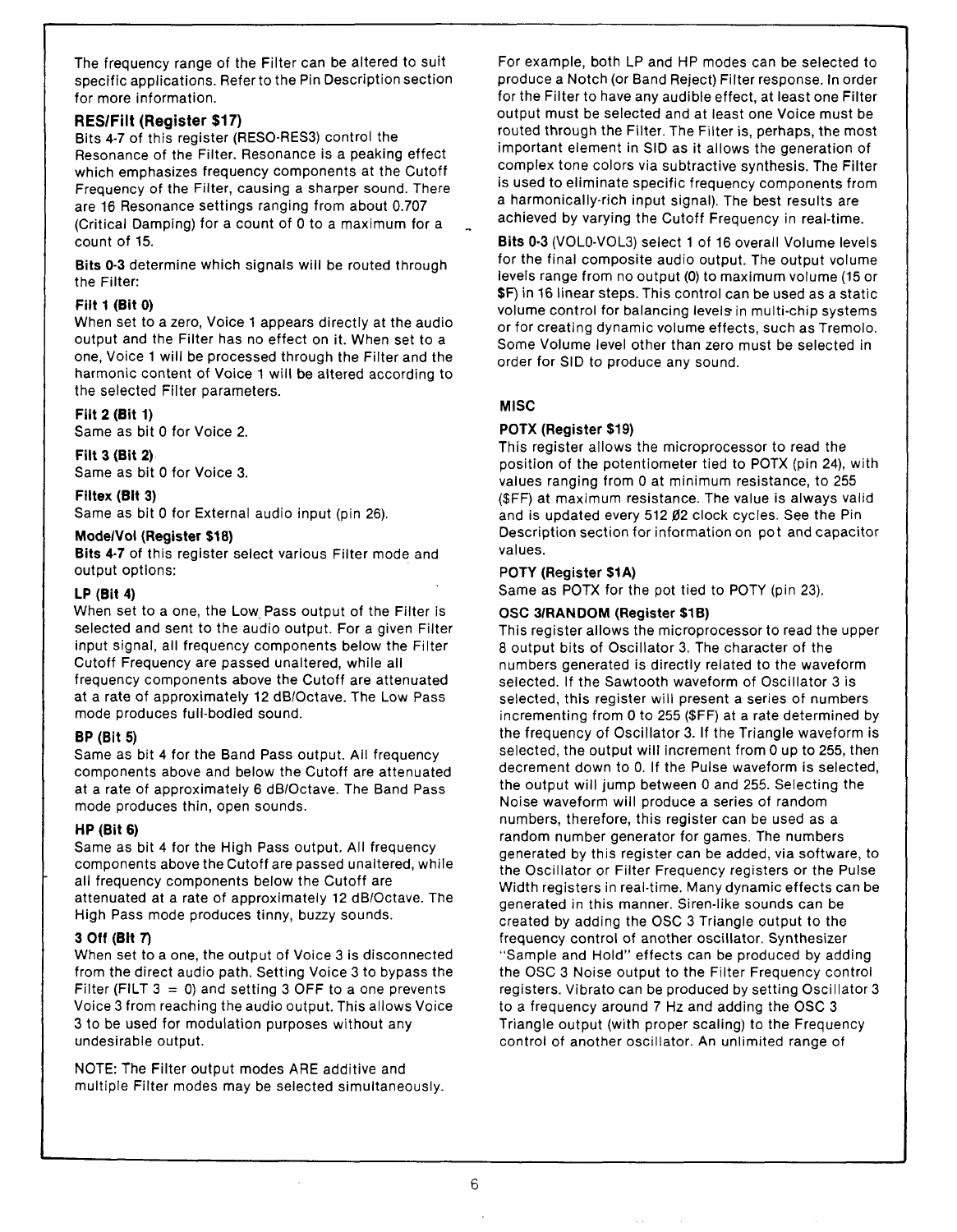effects are available by altering the frequency of Oscillator 3 and scaling the OSC 3 output. Normally, when Oscillator 3 is used for modulation, the audio output of Voice 3 should be eliminated  $(3$  OFF = 1.)

## **ENV 3 (Register \$1C)**

\*\ *J*'\\ *J*

*\*

Same as OSC 3, but this register allows the microprocessor to read the output of the Voice 3 Envelope Generator. This output can be added to the Filter Frequency to produce harmonic envelopes, WAH WAH, and similar effects. "Phaser" sounds can be created by adding this output to the frequency control registers of an oscillator. The Voice 3 Envelope Generator must be gated in order to produce any output from this register. The OSC 3 register, however, always reflects the changing output of the oscillator and is not affected in any way by the Envelope Generator.

## **SID PIN DESCRIPTION**

#### **CAP1A, CAP1B (Pins 1,2)/CAP2A, CAP2B Pins 3,4)**

These pins are used to connect the two integrating capacitors required by the programmable Filter. C1 connects between pins 1 and 2, C2 between pins 3 and 4. Both capacitors should be the same value. Normal operation of the Filter over the audio range (approximately-30 Hz-12 KHz) is accomplished with a value of 6800 pF for C1 and C2. Polystyrene capacitors are preferred. In complex polyphonic systems, where many SID chips must track each other, matched capacitors are recommended. The frequency range of the Filter can be tailored to specific applications by the choice of capacitor values. For example, a low-cost game may not require full high-frequency response. In this case, larger values for C1 and C2 could be chosen to provide more control over the bass frequencies of the Filter. The approximate maximum Cutoff Frequency of the Filter is given by:

 $FCmax = 8.2E - 5/C$ 

Where C is the capacitor value. The range of the Filter extends approximately 9 octaves below the maximum Cutoff Frequency.

**RES (Pin 5)** — This TTL-level input is the reset control for SID. When brought low for at least ten  $\not\!\!2$  cycles, all internal registers are reset to zero and the audio output is silenced. This pin is normally connected to the reset line of the microprocessor or a power-on-clear circuit.

**02 (Pin 6)** — This TTL-level input is the master clock for SID. All oscillator frequencies and envelope rates are referenced to this clock.  $0/2$  also controls data transfers between SID and the microprocessor. Data can only be transferred when  $\emptyset$ 2 is high. Essentially,  $\emptyset$ 2 acts as a high-active chip select as far as data transfers are concerned. This pin is normally connected to the system clock, with a nominal operating frequency of 1.0 MHz.

 $R/\overline{W}$  (Pin 7) — This TTL-level input controls the direction of data transfers between SID and the microprocessor. If the chip select conditions have been met, a high on this line allows the microprocessor to Read data from the

selected SID register and a low allows the microprocessor to Write data into the selected SID register. This pin is normally connected to the system Read/Write line.

**CS (Pin 8)** — This TTL-level input is a low active chip select which controls data transfers between SID and the microprocessor.  $\overline{\text{CS}}$  must be low for any transfer. A Read from the selected SID register can only occur if  $\overline{\text{CS}}$  is low,  $92$  is high and R $\overline{N}$  is high. A Write to the selected SID register can only occur if CS is low, *02* is high and R/W is low. This pin is normally connected to address decoding circuitry, allowing SID to reside in the memory map of a system.

**A0-A4 (Pins 9-13)** — These TTL-level inputs are used to select one of the 29 SID registers. Although enough addresses are provided to select 1 of 32 registers, the remaining three register locations are not used. A Write to any of these three locations is ignored and a Read returns invalid data. These pins are normally connected to the corresponding address lines of the microprocessor so that SID may be addressed in the same manner as memory.

**GND (Pin 14)** — For best results, the ground line between SID and the power supply should be separate from ground lines to other digital circuitry. This will minimize digital noise at the audio output.

**D0-D7 (Pins 15-22)** — These bidirectional lines are used to transfer data between SID and the microprocessor. They are TTL compatible in the output mode and capable of driving 2 TTL loads in the output mode. The data buffers are usually in the high-impedance off state. During a Write operation, the data buffers remain in the off (input) state and the microprocessor supplies data to SID over these lines. During a Read operation, the data buffers turn on and SID supplies data to the microprocessor over these lines. The pins are normally connected to the corresponding data lines of the microprocessor.

**POTX, POTY (Pins 24,23)** — These pins are inputs to the A/D convertors used to digitize the position of potentiometers. The conversion process is based on the time constant of a capacitor tied from the POT pin to ground, charged by a potentiometer tied from the POT pin to **+ 5** volts. The component values are determined by:

 $RC = 1.04 E-3$ 

Where R is the maximum resistance of the pot and C is the capacitor.

The larger the capacitor, the smaller the POT value jitter. The recommended values for R and C are 470 KOhms and 2200 pF.

Note that a separate pot and cap are required for each POT pin.

**Vcc (Pin 25)**  $-$  As with the GND line, a separate  $+5$ VDC line should be run between SID Vcc and the power supply in order to minimize noise. A bypass capacitior should be located close to the pin.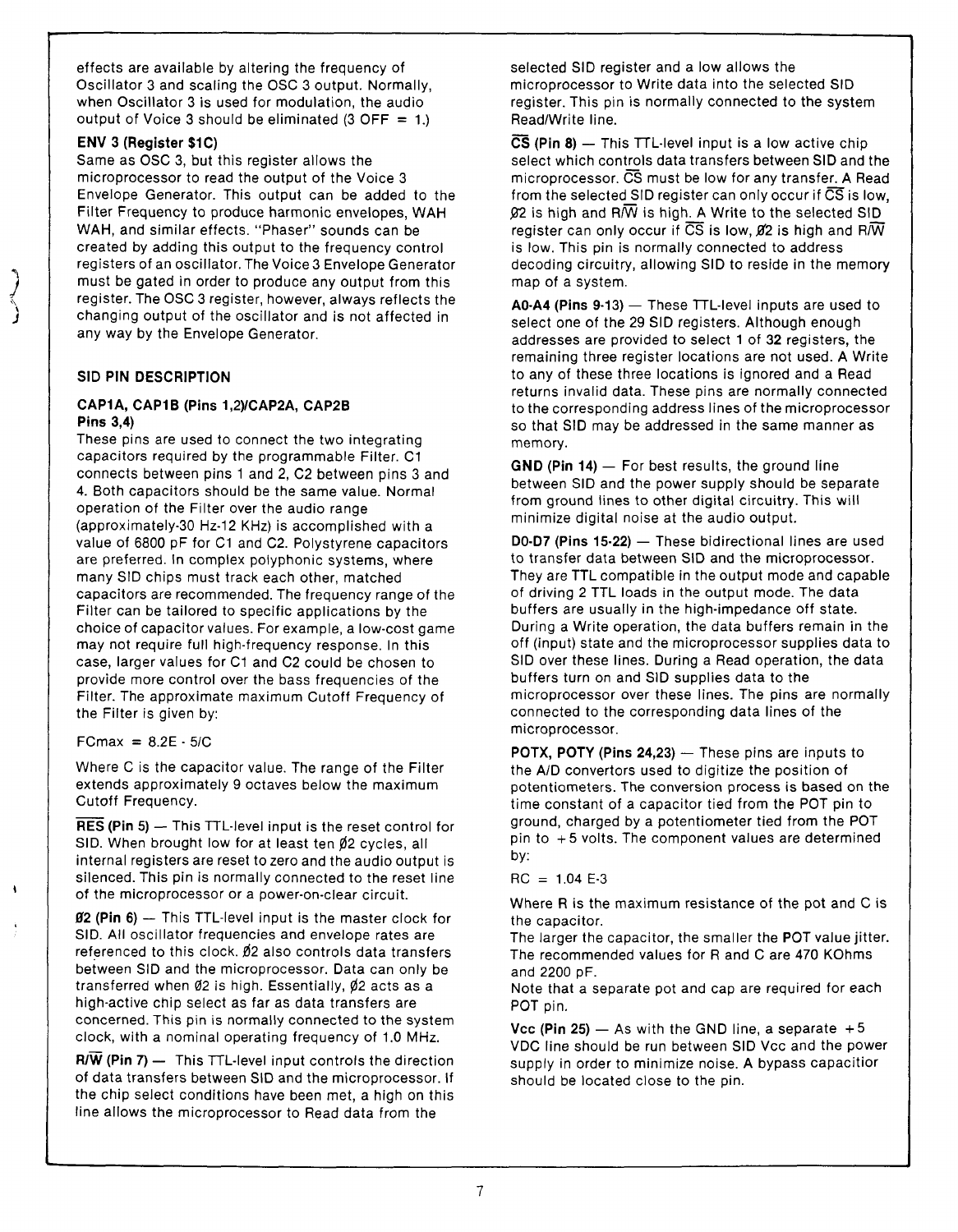**Ext In (Pin 26)** — This analog input allows external audio signals to be mixed with the audio output of SID or processed through the Filter. Typical sources include voice, guitar and organ. The input impedence of this pin is in order of 100 KOhms. Any signal applied directly to the pin should ride at DC level of 4.75 volts and should not exceed 3 volts p-p. In order to prevent any interference caused by DC level differences, external signals should be AC-coupled to EXT IN by an Electrolytic capacitor in the 1-10 uF range. Though direct audio path (FILTEX =  $0$ ) has less than unity gain, EXT IN can be used to mix outputs of many SID chips by daisy-" chaining. The number of chips that can be chained in this manner is determined by the amount of noise\*, distortion, and attenuation allowable at the final output. Note that the output Volume control will affect not only the three SID voices, but also any external inputs.

' NOTE: A capacitor of 1000pF to 2200pF connected

**6582 SID CHARACTERISTICS ABSOLUTE MAXIMUM RATINGS**

| Supply Voltage, V <sub>dd</sub>           | $-0.3$ VDC to $+10$ VDC             |
|-------------------------------------------|-------------------------------------|
| Supply Voltage, V <sub>cc</sub>           | $-0.3$ VDC to $+7$ VDC              |
| Input Voltage (analog), V <sub>ina</sub>  | $-0.3$ VDC to $+10$ VDC             |
| Input Voltage (digital), V <sub>ind</sub> | $-0.3$ VDC to $+7$ VDC              |
| Operating Temperature, Ta                 | $0^{\circ}$ to $+70^{\circ}$ C      |
| Storage Temperature, T <sub>Sta</sub>     | $-55^{\circ}$ C to $+150^{\circ}$ C |
| <b>External Audio Input</b>               | $3Vp-p$                             |
|                                           |                                     |

All inputs contain protection circuitry to prevent damage due to high static discharges. Care should be exercised from EXT IN to ground will reduce noise picked up by the EXT IN pin (larger capacitor values will act as a passive low pass filter and attenuate the input. This may be desired if EXT IN is not used). Noise can be reduced through software by routing the EXT IN to filter. The filter can then be disabled or set for attenuation.

**Audio Out (Pin 27)** — This open-source buffer is the final audio output of SID, comprised of the three SID voices, the Filter and any external input. The output level is set by the output Volume control and reaches a maximum of approximately 3 volts p-p at a 4.75 volt DC level. As the output of SID rides at a 4.75 volt DC level, it should be AC-coupled to any audio amplifier with an electrolytic capacitor in the 1-10 uF range.

**Vdd (Pin 28)** — As with Vcc, a separate **+ 9** VDC line should be run to SID Vdd and a bypass capacitor should be used.

See appendix C for typical SID application.

to prevent unnecessary application of voltages in excess of the allowable limits.

#### **COMMENT**

Stresses above those listed under " Absolute Maximum Ratings" may cause permanent damage to the device. These are stress ratings only. Functional operation of this device at these or any other conditions above those indicated in the operational sections of this specification is not implied and exposure to absolute maximum rating conditions for extended periods may affect device reliability.

| <b>Characteristic</b>                                       |                                                   | Symbol          | Min                      | Typ         | Max                              | <b>Units</b> |
|-------------------------------------------------------------|---------------------------------------------------|-----------------|--------------------------|-------------|----------------------------------|--------------|
| Input High Voltage                                          | (RES.02, R/W, CS,                                 | Vih             | $\overline{2}$           | —           | Vcc                              | <b>VDC</b>   |
| Input Low Voltage                                           | A0-A4.Do-D7)                                      | Vil             | $-0.3$                   |             | 0.8                              | <b>VDC</b>   |
| Input Leakage<br>(RES.02.R/W.CS<br>$AO-A4$ ; Vin = 0 - 5VDC |                                                   | lin.            |                          |             | 2.5                              | <b>uA</b>    |
| Three-Stage (Off)                                           | $(D0-D7; \text{Vcc} = \text{max})$                | Itsi            | $\overline{\phantom{0}}$ |             | 10 <sup>10</sup>                 | <b>uA</b>    |
| Input Leakage Current                                       | $Vin = 0.4 - 2.4VDC$                              |                 |                          |             |                                  |              |
| Output High Voltage                                         | $(D0-D7:Vec = min.$<br>1 $load = 200 uA$          | Voh             | 2.4                      |             | $\overline{\text{Vec}}$ –<br>0.7 | <b>VDC</b>   |
| Output Low Voltage                                          | $(DO-D7; Vcc = max,$<br>1 $load = 3.2$ mA)        | Voh             | <b>GND</b>               |             | 0.4                              | <b>VDC</b>   |
| Output High Current                                         | (D0-D7;Sourcing,<br>$Voh = 2.4 VDC$               | loh             | 200                      |             | $\overline{\phantom{0}}$         | <b>uA</b>    |
| <b>Output Low Current</b>                                   | (D0-D7;Sinking,<br>$Vol = 0.4 VDC$                | lol             | 3.2                      |             | —                                | mA           |
| Input Capacitance                                           | RES,02, R/W,CS,<br>A0-A4, D0-D7                   | Cin             | -                        |             | 10                               | pF           |
| Pot Trigger Voltage                                         | (POTX, POTY)                                      | Vpot            | $\overline{\phantom{0}}$ | Vcc/2       |                                  | <b>VDC</b>   |
| Pot Sink Current                                            | (POTX, POTY)                                      | Ipot            | 500                      |             | $\overline{\phantom{0}}$         | <b>uA</b>    |
| Input Impedance                                             | (EXT IN)                                          | Rin             | 100                      | 150         |                                  | <b>KOhms</b> |
| Audio Input Voltage                                         | (EXT IN) DC level<br>AC Voltage gain<br>to PIN 27 | Vin             | 4.25<br>0.8              | 4.75<br>1.0 | 5.25<br>1.2                      | <b>VDC</b>   |
| Audio Output Voltage                                        | (AUDIO OUT:<br>$volume = 0$                       | V <sub>DC</sub> | 4.25                     | 4.75        | 5.25                             | <b>VDC</b>   |
|                                                             | One voice on:                                     | VAC             | .65                      | 0.8         | .95                              | $VACp -$     |
| $(Vol. = Max)$                                              | All voices on & in phase)                         | V AC            | 1.95                     | 2.4         | 2.85                             | $VACp -$     |
| Power Supply Current                                        | (Vdd)                                             | Idd             |                          | 25          | 40                               | mA           |
| Power Supply Current                                        | (Vcc)                                             | <b>Icc</b>      | $\overline{\phantom{0}}$ | 70          | 100                              | mA           |
| Power Dissipation                                           | (Total)                                           | Pd              |                          | 600         | 1000                             | mW.          |

Subject to change without notice.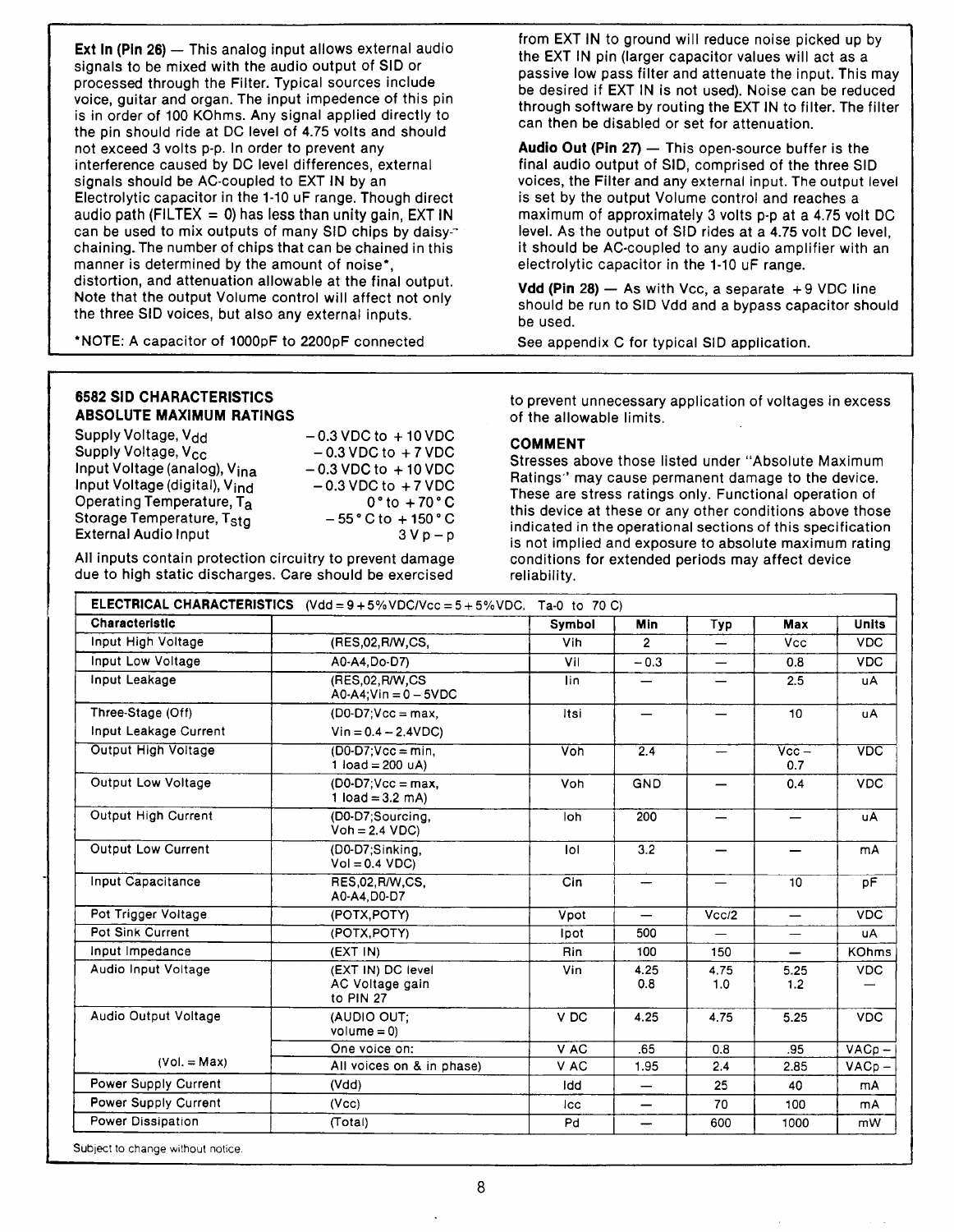## **6582 (SID) TIMING**



.

 $\mathbf{I}$ j

 $\cdot$ 

 $\ddot{\phantom{0}}$ 



\*Ta c c is MEASURED FROM THE LATEST OCCURRING OF 02> A0-A4

|                                   |                                |            | 1 MHZ  |     | 2 MHZ  |     | 3 MHZ  |              |
|-----------------------------------|--------------------------------|------------|--------|-----|--------|-----|--------|--------------|
| Symbol                            | Name                           | <b>Min</b> | Max    | Min | Max    | Min | Max    | <b>Units</b> |
| Гсүс                              | Clock Cycle Time               | 1000       | 20,000 | 500 | 20,000 | 333 | 20,000 | ns           |
| $T_{R,\overline{\Gamma}_{F}}^{C}$ | Clock High Pulse Width         | 450        | 10,000 | 240 | 10.000 | 160 | 10,000 | ns           |
|                                   | Clock Rise/Fall Time           |            | 25     |     | 20     |     | 15     | ns           |
| <b>TRS</b>                        | Read Set-up Time               | U          |        |     |        |     |        | ns           |
| Гвн                               | Read Hold Time                 |            |        | 0   |        | 0   |        | ns           |
| ACC                               | Access Time                    |            | 238    |     | 120    |     | 80     | ns           |
| 「АН                               | Address Hold Time              | 10         |        | 10  |        |     |        | ns           |
| Гсн                               | Chip Select Hold Time          |            |        |     |        |     |        | ns           |
| Tоня                              | Data Hold Time                 | 20         |        | 10  |        |     |        | ns           |
| <b>TCO</b>                        | Access Time For<br>Chip Select |            | 158    |     | 80     |     | 60     | ns           |

## **WRITE CYCLE**



|        |                       | 1 MHZ |     | 2 MHZ |                          | 3 MHZ |     |              |  |
|--------|-----------------------|-------|-----|-------|--------------------------|-------|-----|--------------|--|
| Symbol | Name                  | Min   | Max | Min   | Max                      | Min   | Max | <b>Units</b> |  |
| Tw     | Write Pulse Width     | 350   |     | 260   | $\overline{\phantom{a}}$ | 150   |     | ns           |  |
| TwH    | Write Hold Time       | 0     |     | 0     |                          |       |     | ns           |  |
| TAWS   | Address Set-up        |       |     | 0     |                          |       |     | ns           |  |
| TAH    | Address Hold Time     | 10    |     | 10    |                          | 5     |     | ns           |  |
| Тсн    | Chip Select Hold Time | 0     |     | 0     |                          | 0     |     | ns           |  |
| TVD    | Valid Data            | 80    |     | 40    |                          | 30    |     | ns           |  |
| трн    | Data Hold Time        | 10    |     | 10    |                          | 5     |     | ns           |  |

Subject to change without notice.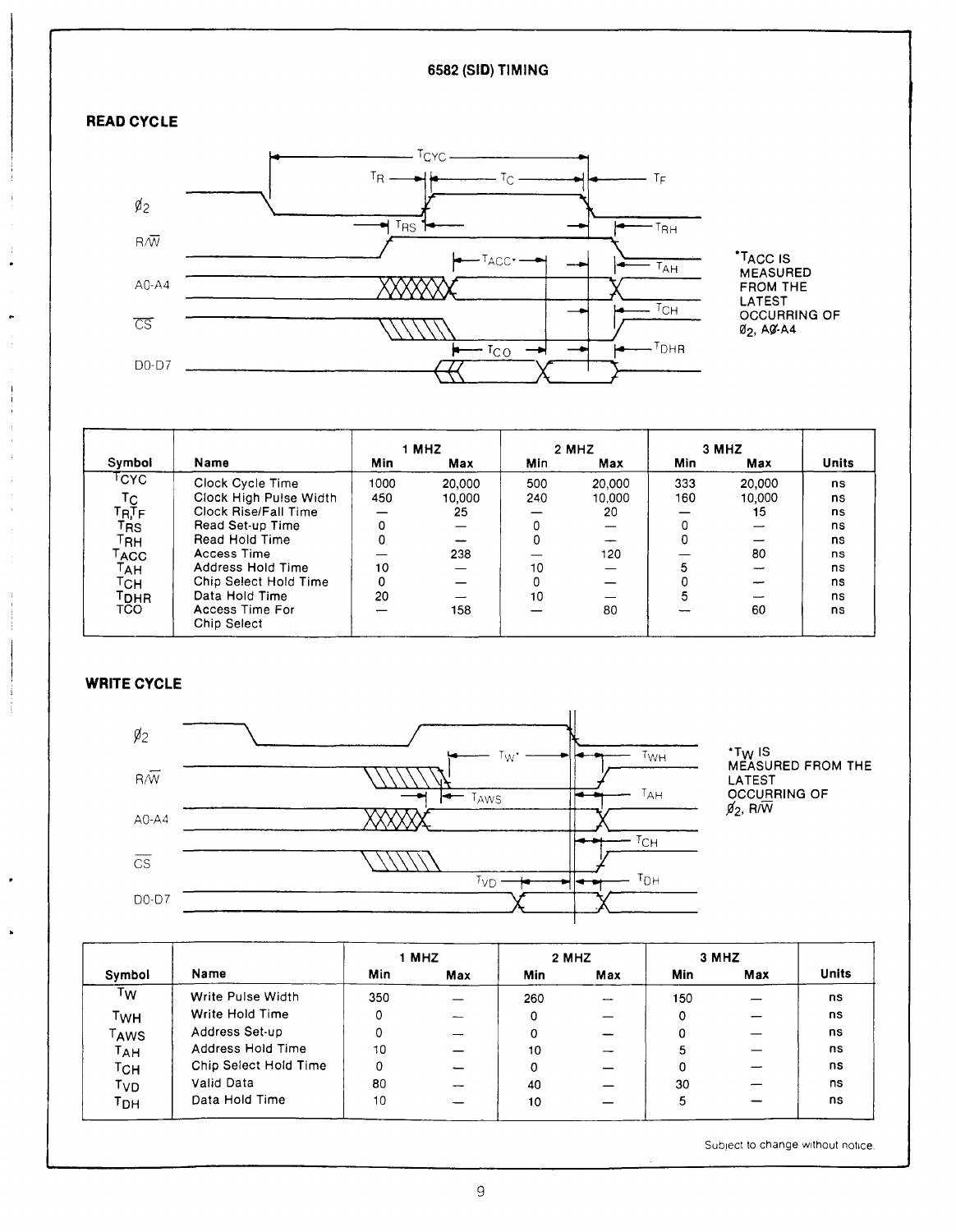## **APENDIX A - EQUAL-TEMPERED MUSICAL SCALE VALUES**

The following table lists the numerical values which must be stored in the SID Oscillator frequency control registers to produce the notes of the equal-tempered musical scale. The equal-tempered scale consists of an octave containing 12 semitones (notes): C, D, E, F, G, A, B, and C#, D#, F#, G#, A#. The frequency of each semitone is exactly the 12th root of 2  $(12 \sqrt{2})$  times the frequency of the previous semitone. The table is based on a 02 = clock of 1.0 Mhz. Refer to the equation given in the Register Description for use of other master clock frequencies. The scale selected is concert pitch, in which A4  $=$  440 Hz. Transpositions of this scale and scales other than the equal-tempered scale are also possible.

| <b>Musical</b>      | Freq   | Osc Fn    | Osc Fn | <b>Musical</b>        | Freq    | Osc Fn    | Osc Fn           |
|---------------------|--------|-----------|--------|-----------------------|---------|-----------|------------------|
| <b>Note</b>         | (Hz)   | (Decimal) | (Hex)  | <b>Note</b>           | (Hz)    | (Decimal) | (Hex)            |
| 0 <sub>C0</sub>     | 16.35  | 274       | 0112   | 48 C4                 | 261.63  | 4389      | 1125             |
| 1 C0#               | 17.32  | 291       | 0123   | 49 C4#                | 277.18  | 4650      | 122A             |
| 2 D <sub>0</sub>    | 18.35  | 308       | 0134   | 50 D4                 | 293.66  | 4927      | 133F             |
| 3 D <sub>0</sub> #  | 19.44  | 326       | 0146   | 51 D4#                | 311.13  | 5220      | 1464             |
| 4 E <sub>0</sub>    | 20.60  | 346       | 015A   | 52 E4                 | 329.63  | 5530      | 159A             |
| 5 F <sub>0</sub>    | 21.83  | 366       | 016E   | 53 F4                 | 349.23  | 5859      | 16E3             |
| 6 F0#               | 23.12  | 388       | 0184   | 54 F4#                | 370.00  | 6207      | 183F             |
| 7 G0                | 24.50  | 411       | 018B   | 55 G4                 | 392.00  | 6577      | 1981             |
| 8 G0#               | 25.96  | 435       | 01B3   | 56 G4#                | 415.30  | 6968      | 1B38             |
| 9 AO                | 27.50  | 461       | 01CD   | 57 A4                 | 440.00  | 7382      | 1CD6             |
| 10 A0#              | 29.14  | 489       | 01E9   | 58 A4#                | 466.16  | 7821      | 1E80             |
| 11 B <sub>0</sub>   | 30.87  | 518       | 0206   | 59 B4                 | 493.88  | 8286      | 205E             |
| 12 C1               | 32.70  | 549       | 0225   | 60 C5                 | 523.25  | 8779      | 224B             |
| 13 C1#              | 34.65  | 581       | 0245   | 61 C5#                | 554.37  | 9301      | 2455             |
| 14 D1               | 36.71  | 616       | 0268   | $0.62$ D <sub>5</sub> | 587.33  | 9854      | 267E             |
| 15 D1#              | 38.89  | 652       | 028C   | 63 D5#                | 622.25  | 10440     | <b>28C8</b>      |
| 16 E1               | 41.20  | 691       | 02B3   | 64 E5                 | 659.25  | 11060     | 2B34             |
| 17 F1               | 43.65  | 732       | 02DC   | 65 F5                 | 698.46  | 11718     | 2DC6             |
| 18 F1#              | 46.25  | 776       | 0308   | 66 F5#                | 740.00  | 12415     | 307F             |
| 19 G1               | 49.00  | 822       | 0336   | 67 G5                 | 783.99  | 13153     | 3361             |
| 20 G1#              | 51.91  | 871       | 0367   | 68 G5#                | 830.61  | 13935     | 366F             |
| 21 A1               | 55.00  | 923       | 039B   | 69 A5                 | 880.00  | 14764     | 39AC             |
| 22 A1#              | 58.27  | 978       | 03D2   | 70 A5#                | 932.33  | 15642     | 3D1A             |
| 23 B1               | 61.74  | 1036      | 040C   | 71 B <sub>5</sub>     | 987.77  | 16572     | 40BC             |
| 24 C <sub>2</sub>   | 65.41  | 1097      | 0449   | 72 C6                 | 1046.50 | 17557     | 4495             |
| 25 C2#              | 69.30  | 1163      | 048B   | 73 C6#                | 1108.73 | 18601     | 48A9             |
| 26 D <sub>2</sub>   | 73.42  | 1232      | 04D0   | 74 D6                 | 1174.66 | 19709     | 4CFC             |
| 27 D <sub>2</sub> # | 77.78  | 1305      | 0519   | 75 D6#                | 1244.51 | 20897     | 518F             |
| 28 E2               | 82.41  | 1383      | 0567   | 76 E6                 | 1318.51 | 22121     | 5669             |
| 29 F <sub>2</sub>   | 87.31  | 1465      | 05B9   | 77 F6                 | 1396.91 | 23436     | 5B8C             |
| 30 F2#              | 92.50  | 1552      | 0610   | 78 F6#                | 1479.98 | 24830     | 60FE             |
| 31 G <sub>2</sub>   | 98.00  | 1644      | 066C   | 79 G6                 | 1567.98 | 26306     | 6602             |
| 32 G2#              | 103.83 | 1742      | 06CE   | 80 G6#                | 1661.22 | 27871     | 6CDF             |
| 33 A2               | 110.00 | 1845      | 0735   | 81 A6                 | 1760.00 | 29528     | 7358             |
| 34 A2#              | 116.54 | 1955      | 07A3   | 82 A6#                | 1864.65 | 31234     | 7A34             |
| 35 B <sub>2</sub>   | 123.47 | 2071      | 0817   | 83 B6                 | 1975.53 | 33144     | 8178             |
| 36 C <sub>3</sub>   | 130.81 | 2195      | 0893   | 84 C7                 | 2093.00 | 35115     | 892B             |
| 37 C3#              | 138.59 | 2325      | 0915   | 85 C7#                | 2217.46 | 37203     | 9153             |
| 38 D3               | 146.83 | 2463      | 099F   | 86 D7                 | 2349.32 | 39415     | 99F7             |
| 39 D3#              | 155.56 | 2610      | 0A32   | 87 D7#                | 2489.01 | 41759     | <b>A31F</b>      |
| 40 E3               | 164.81 | 2765      | 0ACD   | 88 E7                 | 2637.02 | 44242     | ACD <sub>2</sub> |
| 41 F3               | 174.61 | 2930      | 0B72   | 89 F7                 | 2793.83 | 46873     | B719             |
| 42 F3#              | 185.00 | 3104      | 0C20   | 90 F7#                | 2959.95 | 49660     | C1FC             |
| 43 G3               | 196.00 | 3288      | 0CD8   | 91 G7                 | 3135.96 | 52613     | CO85             |
| 44 G3#              | 207.65 | 3484      | 0D9C   | 92 G7#                | 3322.44 | 55741     | <b>O98O</b>      |
| 45 A3               | 220.00 | 3691      | 0E6B   | 93 A7                 | 3520.00 | 59056     | E6B0             |
| 46 A3#              | 233.08 | 3910      | 0F46   | 94 A7#                | 3729.31 | 62567     | F467             |
| 47 B <sub>3</sub>   | 246.94 | 4143      | 102F   | 95 B7                 | 3951.06 | *66288    | *1F2F0           |

Although the table above provides a simple and quick method for generating the equal-tempered scale, it is very memory inefficient as it requires 192 bytes for the table alone. Memory efficiency can be improved by

determining the note value algorithmically. Using the fact that each note in an octave is exactly half the frequency of that note in the next octave, the note look-up table can be reduced from 96 entries to 12 entries, as there are 12 notes per octave. If the 12 entries (24 bytes) consist of

the 16-bit values for the eighth octave (C7 through B7), then notes in lower octaves can be derived by choosing the appropriate note in the eighth octave and dividing the 16-bit value by two for each octave of difference. As division by two is nothing more than a right-shift of the value, the calculation can easily be accomplished by a simple software routine. Although note B7 is beyond the range of the Oscillators, this value should still be included in the table for calculation purposes (the MSB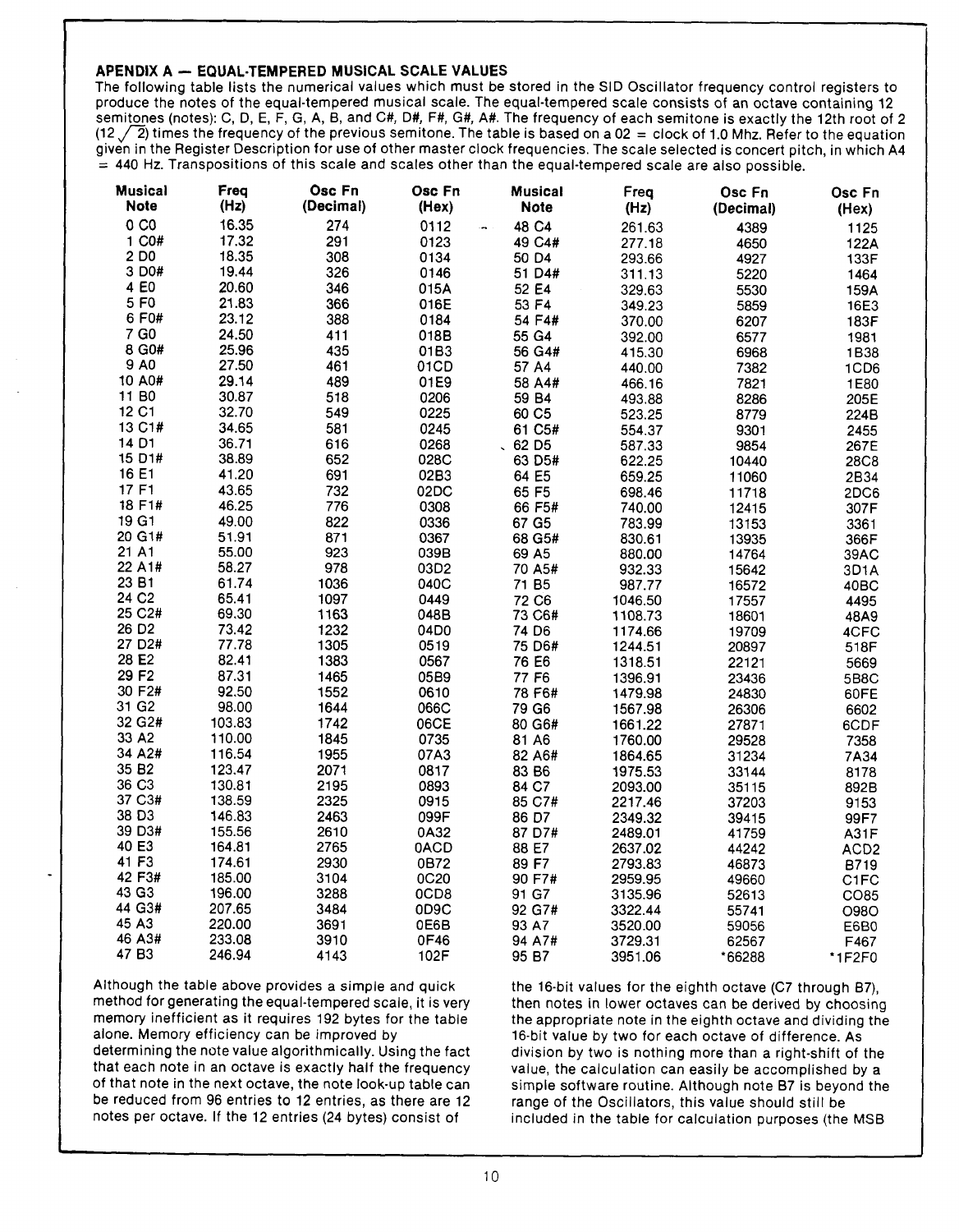of B7 would require a special software case, such as generating this bit in the CARRY before shifting). Each note must be specified in a form which indicates which of the 12 semitones is desired, and which of the eight octaves the semitone is in. Since four bits are necessary to select 1 of 12 semitones and three bits are necessary to select 1 of 8 octaves, the information can fit in one byte, with the lower nybble selecting the semitone (by addressing the look-up table) and the upper nybble being used by the division routine to determine how many times the table value must be right-shifted.

## **APPENDIX B — SID ENVELOPE GENERATORS**

The four-part ADSR (ATTACK, DECAY, SUSTAIN, RELEASE) envelope generator has been proven in electronic music to provide the optimum trade-off between flexibility and ease of amplitude control. Appropriate selection of envelope parameters allows the simulation of a wide range of percussion and sustained instruments. The violin is a good example of a sustained instrument. The violinist controls the volume by bowing the instrument. Typically, the volume builds slowly, reaches a peak, then drops to an intermediate level. The violinist can maintain this level for as long as desired, then the volume is allowed to slowly die away. A " snapshot" of this envelope is shown below:



This volume envelope can be easily reproduced by the ADSR as shown below, with typical envelope rates:

| ATTACK:<br>DECAY: | 10 (\$A) | $500 \text{ ms}$<br>$300 \text{ ms}$ |  |
|-------------------|----------|--------------------------------------|--|
| SUSTAIN:          | 10(3A)   |                                      |  |
| RELEASE:          | a        | 750 mS GATE                          |  |

Note that the tone can be held at the intermediate SUSTAIN level for as long as desired. The tone will not begin to die away until GATE is cleared. With minor alterations, this basic envelope can be used for brass and woodwinds as well as strings.

An entirely different form of envelope is produced by percussion instruments such as drums, cymbals and gongs, as well as certain keyboards such as pianos and harpsichords. The percussion envelope is characterized be a nearly instantaneous attack, immediately followed by a decay to zero volume. Percussion instruments cannot be sustained at a constant amplitude. For example, the instant a drum is struck, the sound reaches full volume and decays rapidly regardless of how it was struck. A

typical cymbal envelope is shown below:



Note that the tone immediately begins be decay to zero amplitude after the peak is reached, regardless of when GATE is cleared. The amplitude envelope of pianos and harpsichords is somewhat more complicated, but can be generated quite easily with the ADSR. These instruments reach full volume when a key is first struck. The amplitude immediately begins to die away slowly as long as the key remains depressed. If the key is released before the sound has fully died away, the amplitude will immediately drop to zero. The envelope is shown below:

| ATTACK:  |   | $2 \text{ mS}$  |      |
|----------|---|-----------------|------|
| DECAY:   | Q | 750 mS          |      |
| SUSTAIN: |   |                 |      |
| RELEASE: |   | 6 <sub>ms</sub> | GATE |

Note that the tone decays slowly until GATE is cleared, at which point the amplitude drops rapidly to zero.

The most simple envelope is that of the organ. When a key is pressed, the tone immediately reaches full volume and remains there. When the key is released, the tone drops immediately to zero volume. This envelope is show below:

| ATTACK:  | - റ |            | 2 <sub>m</sub> S |   |  |
|----------|-----|------------|------------------|---|--|
| DECAY:   |     |            | 6 mS             | А |  |
| SUSTAIN: |     | $15($ \$F) |                  |   |  |
| RELEASE: |     |            | 6 mS             |   |  |
|          |     |            |                  |   |  |

The real power of SID lies in the ability to create original sounds rather than simulations of acoustic instruments. The ADSR is capable of creating envelopes which do not correspond to any "real" instruments. A good example would be the "backwards" envelope. This envelope is characterized by a slow attack and rapid decay which sounds very much like an instrument that has been recorded on tape then played backwards. This envelope is shown below:

| ATTACK:  | $10$ (\$A) 500 mS |       |               |  |
|----------|-------------------|-------|---------------|--|
| DECAY:   | o                 | 6 mS  |               |  |
| SUSTAIN: | 15 (SF)           |       |               |  |
| RELEASE: | -3                | 72 mS | <b>GATE I</b> |  |

Many unique sounds can be created by applying the amplitude envelope of one instrument to the harmonic structure of another. This produces sounds similar to familiar acoustic instruments, yet notably different. In general, sound is quite subjective and experimentation with various envelope rates and harmonic contents will be necessary in order to achieve the desired sound.